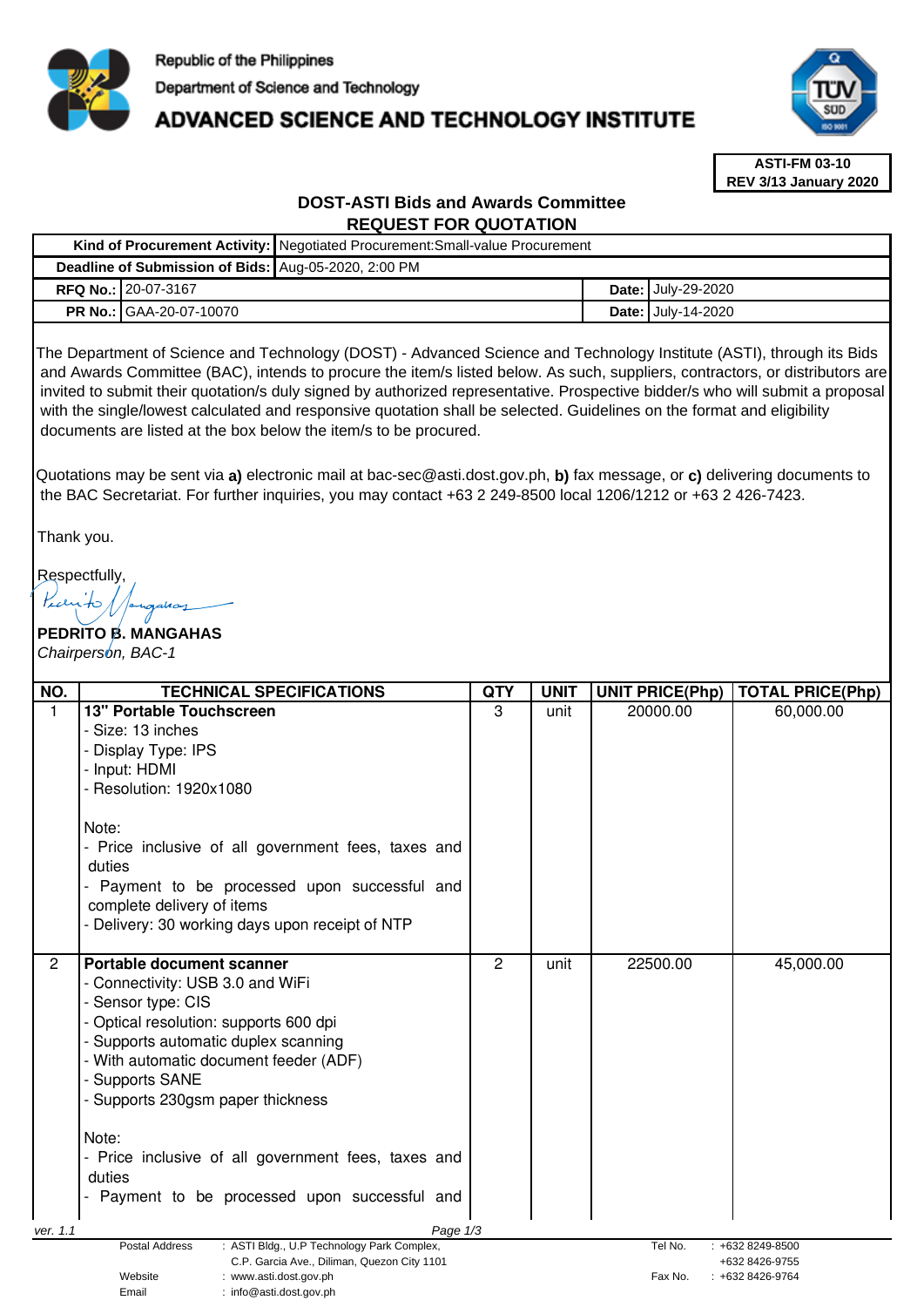|                                                           | complete delivery of items<br>- Delivery: 30 working days upon receipt of NTP                                                                                                                                                                                                                                                                                                                                                                                                                                                                                                                                                                        |                |      |          |           |  |  |
|-----------------------------------------------------------|------------------------------------------------------------------------------------------------------------------------------------------------------------------------------------------------------------------------------------------------------------------------------------------------------------------------------------------------------------------------------------------------------------------------------------------------------------------------------------------------------------------------------------------------------------------------------------------------------------------------------------------------------|----------------|------|----------|-----------|--|--|
|                                                           |                                                                                                                                                                                                                                                                                                                                                                                                                                                                                                                                                                                                                                                      |                |      |          |           |  |  |
| 3                                                         | Portable impact printer with ribbon cartridge<br>- Printing: impact dot matrix<br>- Speed: supports 5.1 lines per second<br>- Resolution:<br>-- 80 DPI (horizontal)<br>-- 144 DPI (vertical)<br>- Print width: supports 63.5mm<br>- Sensor:<br>-- paper end<br>-- near end<br>-- cover open<br>-- black mark<br>- Interface: USB V2.0 FS + Serial + Ethernet<br>- Graphics: supports user defined fonts, graphics,<br>formats, and logos<br>- Power: with 24V/2.5A adaptor<br>- Accessories:<br>-- with splash proof cover<br>-- 16 x ribbon cartridge<br>-- USB A-B Cable<br>Note:<br>- Price inclusive of all government fees, taxes and<br>duties | $\overline{2}$ | unit | 17500.00 | 35,000.00 |  |  |
|                                                           | - Payment to be processed upon successful and<br>complete delivery of items<br>- Delivery: 30 working days upon receipt of NTP                                                                                                                                                                                                                                                                                                                                                                                                                                                                                                                       |                |      |          |           |  |  |
|                                                           |                                                                                                                                                                                                                                                                                                                                                                                                                                                                                                                                                                                                                                                      |                |      |          |           |  |  |
| TOTAL APPROVED BUDGET FOR THE CONTRACT:<br>Php 140,000.00 |                                                                                                                                                                                                                                                                                                                                                                                                                                                                                                                                                                                                                                                      |                |      |          |           |  |  |
|                                                           |                                                                                                                                                                                                                                                                                                                                                                                                                                                                                                                                                                                                                                                      |                |      |          |           |  |  |

## **GUIDELINES**

#### **A. Submission of Quotations**

- 1. Quotation/s shall include the Request for Quotation and/or the Purchase Request Number as state above;
- 2. Pictures or brand/model names or numbers, if applicable, should be specified in the quotation/s; and
- 3. Quotation/s must be signed by the company's duly authorized representative.

#### **B. Eligibiliy Requirements**

Pursuant to Annex "H" or Consolidated Guidelines for the Alternative Methods of Procurement of the 2016 Implementing Rules and Regulations (IRR) of Republic Act (RA) No. 9184, as amended by Government Procurement Policy Board Resolution No. 21-2017 dated 30 May 2017, the following documents shall be submitted except for Repeat Order, Shopping under Section 52.1(a), and Negotiated Procurement under Sections 53.1 (Two-Failed Biddings), and 53.5 (Agency-to-Agency):

### **For Procurement of Goods**

- 1. Upon submission of quotation
	- PhilGEPS Platinum Membership Certificate including Annex "A". If not available, the following alternate documents may be submitted:
		- PhilGEPS Registration Number
		- Mayor's Permit
			- For individuals/professionals engaged under Section 53.6, 53.7 and 53.9 of the 2016 IRR of RA No. 9184, only the Bureau of Internal Revenue (BIR) Certificate of Registration shall be submitted in lieu of the Mayor's Permit.
- 2. Upon issuance of Notice of Award (NOA)